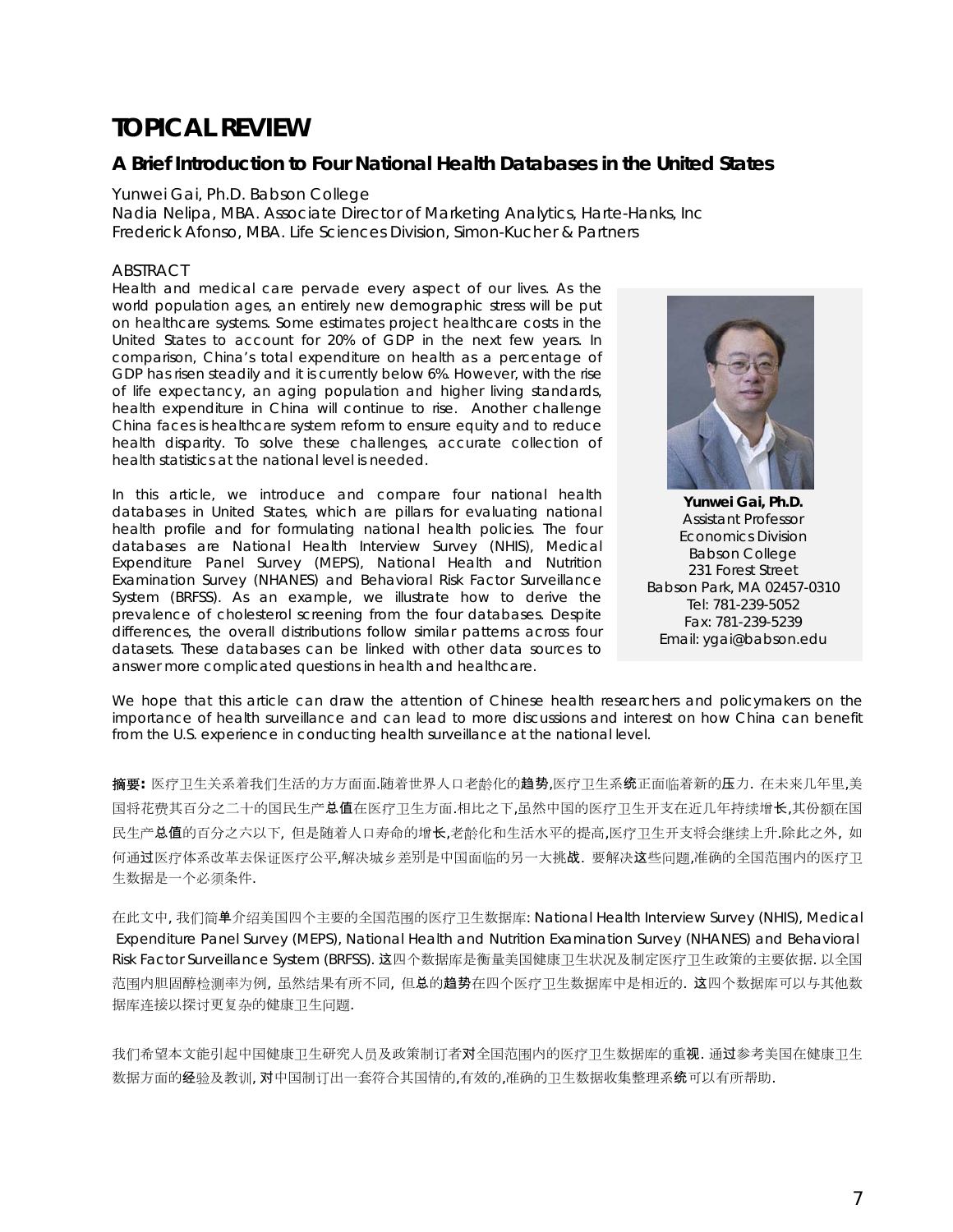#### **INTRODUCTION**

Health and medical care pervade every aspect of our lives. As the world population ages, an entirely new demographic stress will be put on healthcare systems. Some estimates project healthcare costs in U.S. to account for 20% of GDP in the next few years (Cutler, 2010). In comparison, China's total expenditure on health as a percentage of GDP has risen steadily and it is currently below 6% (World Health Organization, 2011). However, with the rise in life expectancy, an aging population and higher living standards, China's health expenditure will continue to rise. Another challenge China faces is health system reform to ensure equity and to reduce and eliminate disparity. To address these challenges, accurate collection of health statistics at the national level is needed. In this article, we introduce four national health databases in United States, which are the pillar for evaluating national health profile and for creating national health policies. We hope that this article can lead to more discussions and interest on how China can benefit from the U.S. experience in conducting health surveillance at the national and sub-national level.

In the United States, the National Health Interview Survey (NHIS), the Medical Expenditure Panel Survey (MEPS), the National Nutrition Examination Survey (NHANES), and the Behavioral Risk Factor Surveillance System (BRFSS) are the four most cited sources of information in various studies examining healthcare behavior and outcomes at the national level. They are widely used by both healthcare researchers and policy makers. For example, The Affordable Care Act (United States, 2010), signed into Law by President Barrack Obama in March of 2010, put in place health insurance reforms that were meant to enhance the quality and accessibility of healthcare to the American population. Implementation of the law will be phased in through 2014, and one of the provisions provides patients with access to recommended preventive services at no cost. Health plans effective on or after September 23, 2010 must cover certain preventive services without charging patients out-of-pocket costs (i.e. co-pays, coinsurance, and deductibles). On July 14, 2010, Departments of Health and Human Services, the Treasury, and Labor issued new regulations specifying which preventive services will be covered under new health plans. Regulations follow recommendations from the U.S. Preventive Services Task Force (USPSTF), an independent panel, and cover services such as diabetes screening, certain immunizations, and certain cancer screenings.

Throughout the entire process, the four databases are pillars for predicting costs, measuring utilization levels, and evaluating cost-effectiveness of interventions. The USPSTF used 2002 NHANES data, which indicated that 9.3% of the total US population 20 years of age or older had diabetes with an estimated total cost of the condition at \$132 billion (\$92 billion in direct medical and \$40 billion in indirect costs) (Norris et al., 2008). A recently published article in the American Journal of Public Health (Ormond et al., 2011) estimated that a 5% reduction in diabetes and hypertension prevalence could lead to annual savings of approximately \$9 billion. The savings were based on simulated counterfactual morbidity and medical care expenditures from the 2003 to 2005 MEPS Household Component data. Based on the distributions of age, gender, weight, blood pressure, cholesterol and an array of chronic conditions derived from 1999 to 2004 NHANES data, and the annual cost per disease estimated from multivariate regression analysis using 2000 to 2004 MEPS, Dall et al. (2009) simulated that modest to aggressive changes in diet can lead to a \$60 to \$120 billion reduction in annual health expenditures. The model in Dall et al. study measured potential health benefits and savings from intake reductions in calories, sodium, and saturated fats. Utilizing PubMed's search engine, we estimated that from 2000 to 2009 there have been over 400 published articles that used NHIS, 300 for MEPS, 1600 for NHANES, and 500 for BRFSS. Data from each of the four major national health databases often underpins major studies, which then are adopted for creating national health policies. For example, the Congressional Budget Office frequently used the information from NHIS and MEPS to estimate the health care expenditures, insurance coverage, potential impacts of health initiatives, and source of payments at the national level, based on which important policy considerations were derived (e.g., United Sates, 2003, 2007, and 2010).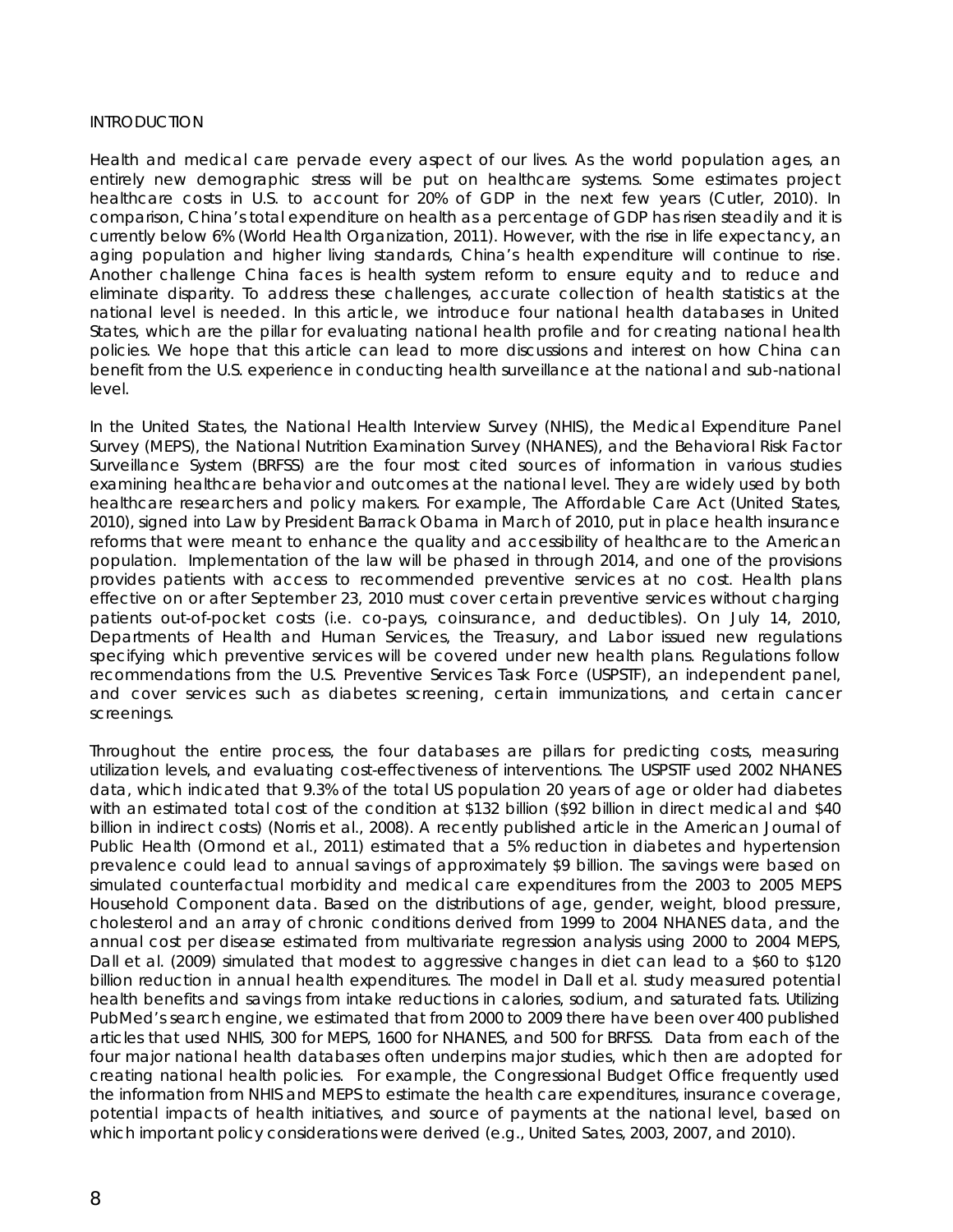# THE FOUR NATIONAL HEALTHCARE DATABASES IN THE UNITED STATES

The following is a brief introduction of the four databases and their history.

## *NHIS: www.cdc.gov/nchs/nhis.htm*

The National Health Interview Survey (NHIS) has been conducted since 1957, and monitors the health of the civilian non-institutionalized population in the United States. Data is collected by the National Center for Health Statistics (NCHS), which is part of the Centers for Disease control and Prevention (CDC). NHIS gathered information on demographics, socioeconomics, and on a broad range of health topics. The NHIS data is collected continuously throughout the year, and is a household cross-sectional interview survey. A two-part questionnaire was used from 1982-1996, which collected information on basic health and demographics and current health topics. In 1997 the questionnaire was revised into core questions and supplements in order to improve data collection regarding insurance, access, and health behavior information.

The survey consists of two stages: stage one collects a sample of 428 primary sampling units (PSUs), which can be a county, or group of counties, or a metropolitan area, and stage two assigns permit and area segments to each PSU. Sample design oversamples Black, Hispanic, and Asian persons through screening and oversampling area segments. Expected sample size is approximately 35,000 households with 87,500 individuals. Survey results have been used to track national health status (e.g. Pleis et al., 2008), health care access (e.g. Ye et al., 2011) and the trend of national health objectives (e.g. Mojtabai, 2011).

NHIS has been linked with several national databases including National Death Index (NDI), CMS Medicare data, Social Security Benefit History Data, and Medical Expenditure Panel Survey. The linked databases have been used to examine various health and healthcare questions that cannot be answered by each database alone. For example, Druss et al (2011) used the linked NHIS and the NDI data to analyze the premature death of persons with mental illness at the national level. The authors found that although metal illness is a significant risk factor for premature mortality, socioeconomic, healthcare, and other clinical risk factors also play an important role.

# *MEPS: www.meps.ahrq.gov/*

 $\overline{a}$ 

The Medical Expenditure Panel Survey (MEPS) has been conducted since 1996, and monitors health services utilization, costs, payment methods, and health insurance related data across the U.S. The survey is broken up into a household sample component which collects data from families and individuals that participated in NHIS survey in the prior year, and an insurance component that collects on public and private employee health insurance plans. There is also a Medical Provider Component which supplements information collected from the household component. Each individual in MEPS is surveyed five times over two and a half years. The predecessors to MEPS are the National Medical Care Expenditure Surveys (NMCES) conducted in 1977 and the National Medical Expenditure Survey (NMES) conducted in 1987.1

Due to the extensive interview process, MEPS has a smaller panel than NHIS with approximately 15 thousand responders yearly. The survey is valuable in that it provides an in-depth view into the population's use and detailed expenses of health services. It is among the very few surveys that contain individual level medical expenditure/charge data besides the Medicare Current Beneficiary Survey and State Inpatient Databases.

<sup>1</sup> http://www.meps.ahrq.gov/mepsweb/about\_meps/survey\_back.jsp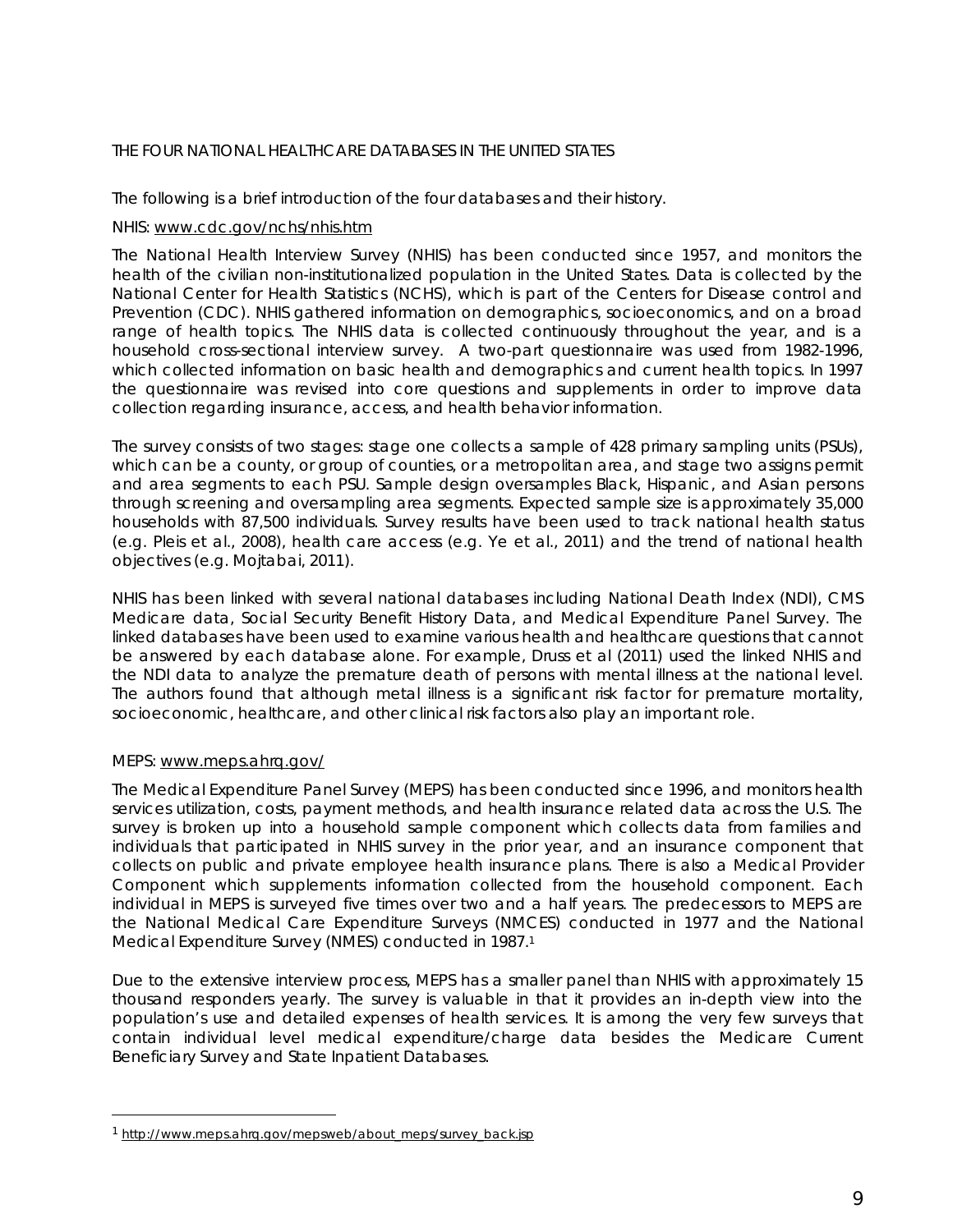MEPS have been linked with NHIS permitting longitudinal analyses over a 3-year period. 2 The confidential non-public use versions of MEPS contain State, County FIPS Codes, Census Tract and Block-Group Codes, which can be merged with other databases by these geographic linkages. For example, Gaskin et al. (2011) merged the 2006 MEPS with 2000 U.S. Census Summary File 1 by zip codes to analyze whether race/ethnic disparities in health care use were associated with residential segregation.

# *NHANES: www.cdc.gov/nchs/nhanes.htm*

The National Health and Nutrition Examination Survey (NHANES) has been conducted since the early 1960s, and monitors health and nutritional data of U.S. children and adults. The survey collects information from a nationally representative sample of approximately 5,000 individuals annually through interviews and physical examinations of individuals. The interview portion takes place in respondents' homes and collects demographic, socioeconomic, dietary, and health-related information. The physical examination takes place in mobile medical centers and collects clinical measurements, nutritional and biometric variables, and laboratory test results, which is an advantage of NHANES in comparison to survey-based self-reported responses in NHIS, MEPS, BRFSS and many other health databases. For example, Stommel et al. (2009) found deviations of the selfreported Body Mass Index (BMI) values from clinically measured BMI values, particularly at the high and low ends of the BMI scale, which are large enough to result in substantial misclassifications of either underweight or obese people.

## *BRFSS:* www.cdc.gov/brfss/

The Behavioral Risk Factor Surveillance System (BRFSS) has been conducted since 1984, and monitors health risk, preventive, and access related to chronic disease and injury across U.S. states. Data is collected monthly via telephone interview with coordination from the CDC. Standard core questions enable results comparison across states and on a national basis. The CDC also provides resources to states to customize surveys and also provides technical analysis and survey methodology assistance. The survey collects information from more than 400,000 adults across 50 states, the District of Columbia, U.S. Virgin Islands, and Guam.

Different from the other three surveys, BRFSS is state-based and collects information on respondent's county of residence and metropolitan area. It is thus more appropriate for evaluating state-specific health and healthcare status. State health agencies frequently use BRFSS results for targeting resources to reduce behavioral risks and tracking trends of health outcomes. CDC's Selected Metropolitan/Micropolitan Area Risk Trends (SMART) project is one of the many applications using BRFSS to identify emerging health problems, establish and track health objectives, and develop and evaluate public health policies and programs at county, city, metropolitan and micropolitan levels. In addition, BRFSS has been linked with other data by geographic variables for more complex health and social problems. It has been linked with the Area Resource File at the county level to explore the relationships between race/ethnicity and area factors affecting access to health care in the United States (Coughlin et al., 2008); with state unemployment rate to examine the effect of business cycles on eating habits (Dave and Kelly, 2011). This unique feature of BRFSS may be appropriate to be adopted by local governments in China to collect and analyze data for public health policy-making.

# A COMPARISON OF THE FOUR DATABASES

One advantage of having multiple national health databases is the possibility to validate the results, which can be used as an accuracy evaluation (Fahimi et al., 2008; Macek et al., 2002; Johnson et al., 2010; Carlson et al., 2009). Although the questionnaire and focus of each database is different

l

<sup>2</sup> http://www.meps.ahrq.gov/mepsweb/data\_stats/download\_data\_files\_detail.jsp?cboPufNumber=LINK\_96-09MEPS/NHIS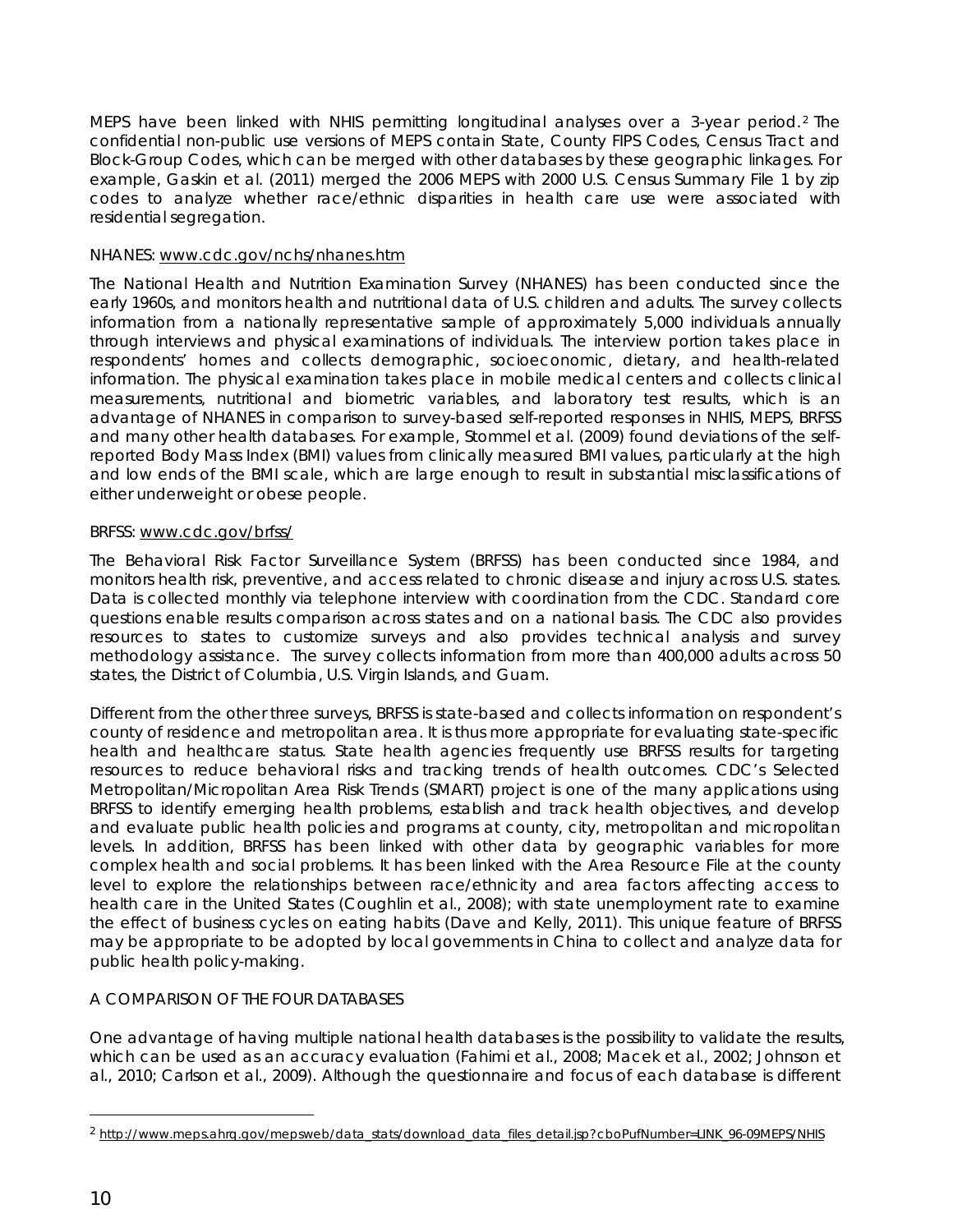across surveys, the data collection methodology is similarly based on multi-stage sampling. Each database provides sampling weights to derive healthcare statistics at the national level. In this section, we compare the utilization rate of blood cholesterol checkup across the four databases in 2008. There is a common question in all four databases on whether and when blood cholesterol checkup was performed. Table 1 is a comparison of the variables names, questionnaires and possible answers in each database.

| Database      | Variable<br>Name | Questionnaire                                                                                                                                                                                   | Possible Answers                                                                                                                                                                                                                     |  |  |
|---------------|------------------|-------------------------------------------------------------------------------------------------------------------------------------------------------------------------------------------------|--------------------------------------------------------------------------------------------------------------------------------------------------------------------------------------------------------------------------------------|--|--|
| <b>NHIS</b>   | <b>CLCKTP</b>    | About how long has it been<br>had<br>blood<br>since you<br>your<br>cholesterol<br>checked<br>by<br>a<br>health<br>doctor,<br>nurse<br><b>Or</b><br>adults<br>professional?<br>(sample<br>$18+)$ | Time since cholesterol checked: #<br>units<br>00<br><b>Never</b><br>$01 - 94$<br>1 to 94<br>95<br>95 or more<br>97<br>Refused<br>98<br>Not ascertained<br>99<br>Don't know                                                           |  |  |
| <b>MEPS</b>   | CHOLCK53         | How long since last cholesterol<br>check?                                                                                                                                                       | -9 Not ascertained<br>Do not know<br>-8<br>-7 Refused<br>Inapplicable<br>$-1$<br>Within past year<br>Within past 2 years<br>2<br>Within past 3 years<br>3<br>Within past 5 years<br>4<br>More than 5 years<br>5<br><b>Never</b><br>6 |  |  |
| <b>NHANES</b> | <b>BPQ060</b>    | Ever<br>had<br>blood<br>cholesterol<br>checked?                                                                                                                                                 | $\mathbf{1}$<br>Less than 1 year ago<br>1 year but less than 2 years ago<br>2<br>2 years but less than 5 years ago<br>3                                                                                                              |  |  |
|               | <b>BPQ070</b>    | About how long has it been<br>$\{you/SP\}$<br>last<br>since<br>had<br>{your/his/her} blood cholesterol<br>checked?                                                                              | 5 years or more<br>4<br>Refused<br>7<br>Don't know<br>9                                                                                                                                                                              |  |  |
| <b>BRFSS</b>  | <b>BLOODCHO</b>  | had<br>blood<br>cholesterol<br>Ever<br>checked?                                                                                                                                                 | $\mathbf{1}$<br>Within the past year<br>Within the past 2 years<br>2<br>Within the past 5 years                                                                                                                                      |  |  |
|               | <b>CHOLCHK</b>   | cholesterol<br>How<br>long<br>since<br>checked?                                                                                                                                                 | 5 or more years ago<br>4<br>Don't know/Not Sure<br>Refused<br>9                                                                                                                                                                      |  |  |

|  | Table 1. Variable names and questionnaires on cholesterol check in NHIS, MEPS, NHANES and BRFSS |  |  |
|--|-------------------------------------------------------------------------------------------------|--|--|
|--|-------------------------------------------------------------------------------------------------|--|--|

We focus next on the adult population age 18 and above. For each database, we calculate the weighted percentage utilization within the past year, within the past two years, within past five years, and more than five years. The results are listed in Table 2.

Due to differences in sample sizes, questionnaire design, and contact methods, the blood cholesterol checkup rates are different across the four databases. The largest difference is between NHANES and NHIS on the percentage of cholesterol checkup within the past year. Despite these discrepancies, the overall distributions follow similar patterns across four datasets.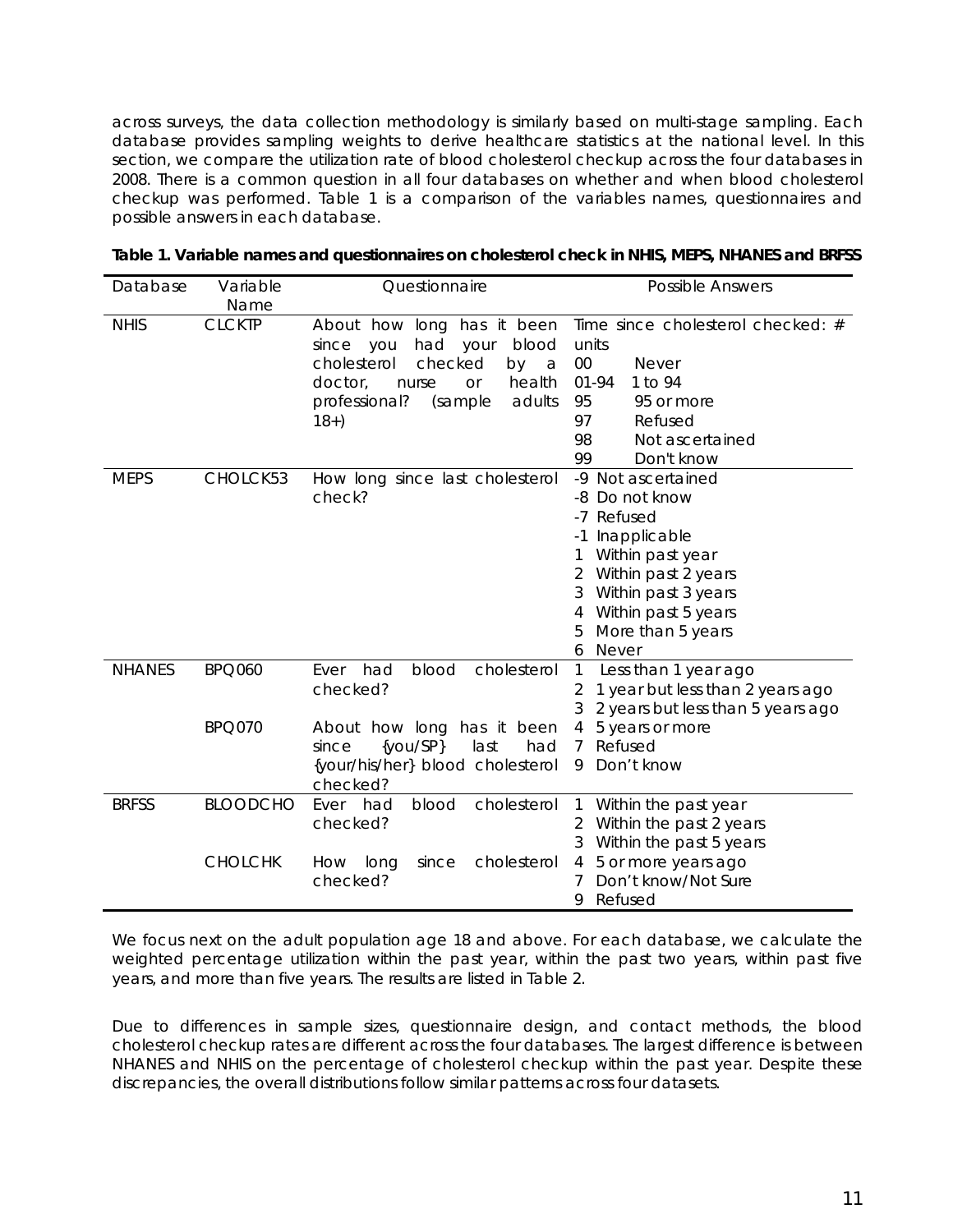Another advantage of having multiple healthcare databases is the possibility to link one to the other to answer more complicated questions in healthcare. For example, Short, et al. (2011) linked MEPS with NHIS to provide national estimates of medical expenditures for all adult cancer survivors aged <65 years. Hanmer, et al. (2006) merged MEPS and NHIS to create nationally representative values for 7 of the most common health-related quality-of-life (HRQoL) scores, stratified by age and sex.

| <b>Utilization Time</b> | <b>NHIS (%)</b> | <b>MEPS (%)</b> | NHANES (%) | BRFSS (%) |
|-------------------------|-----------------|-----------------|------------|-----------|
| <b>Never</b>            | 20.68           | 17.52           | 24.44      | 18.69     |
| Within past year        | 58.73           | 54.14           | 41.47      | 57.78     |
| Within two years        | 7.21            | 11.22           | 12.81      | 10.55     |
| Within five years       | 5.11            | 7.34            | 9.69       | 6.84      |
| More than five years    | 2.40            | 3.83            | 4.80       | 3.14      |

# **Table 2. National utilization rates of cholesterol check in NHIS, MEPS, NHANES and BRFSS**

Note: All percentages are weighted using Stata 10 command "svy: mean" to account for complex sample design.

### DISCUSSION

In this article, we briefly introduced four major national health databases in the United States. Although they all collect respondents' demographic, socioeconomic and health related information, each one has its unique features which can be used to analyze different health issues. NHIS is mainly designed to track access to healthcare (e.g. health insurance, immunization, and access to medical care) and health status (e.g. obesity, diabetes, HIV and asthma) at the national level. NHANES and MEPS can be used to complement NHIS. Instead of self reports in NHIS, NHANES collects clinical information based on a wide range of physical examinations and laboratory tests. For a complete list of these examinations and tests please refer to their websites.<sup>3</sup> This important aspect of NHANES allows researcher to conduct interdisciplinary research that combines social science with medical science. MEPS excels in detailed health expenditure statistics including individual's expenditure for each medical event and medical condition (e.g. in-patient care, outpatient care, treatment for chronic conditions and different types of cancer, and prescription drugs) and the amount from each payment source (e.g. out-of-pocket payments and payments by private insurance, Medicaid, Medicare, and other sources). Researchers and policy makers use MEPS to analyze and project health expenditures and health insurance related topics. NHIS, NHANES and MEPS focus mainly on the national level. While it is important to track national level information, achieving better health in a country requires co-ordinations and better resource allocations at the local government level. One of the main purposes of BRFSS is to provide health information and risk factors at the state, county, and metropolitan levels for designing local health policies. In addition, researchers can link each of the databases with other data sources to investigate more complicated healthcare questions as discussed in earlier sessions.

To test the reliability, we compared the utilization rates of cholesterol checkup across the four datasets. Because each database has different purposes, questions, contact methods and sample selections may be different. This explains why for the same preventive service, cholesterol checkup, we find somewhat different utilization rates at the national level. Despite these differences, we find that the overall patterns are similar. If needed, researchers and policy makers can combine the results and get estimates of the upper and lower bounds.

l

<sup>3</sup> http://www.cdc.gov/nchs/nhanes/nhanes2009-2010/varexam\_f.htm, http://www.cdc.gov/nchs/nhanes/nhanes2009- 2010/varlab\_f.htm, and http://www.cdc.gov/nchs/nhanes/nhanes2009-2010/non\_public\_09\_10.htm.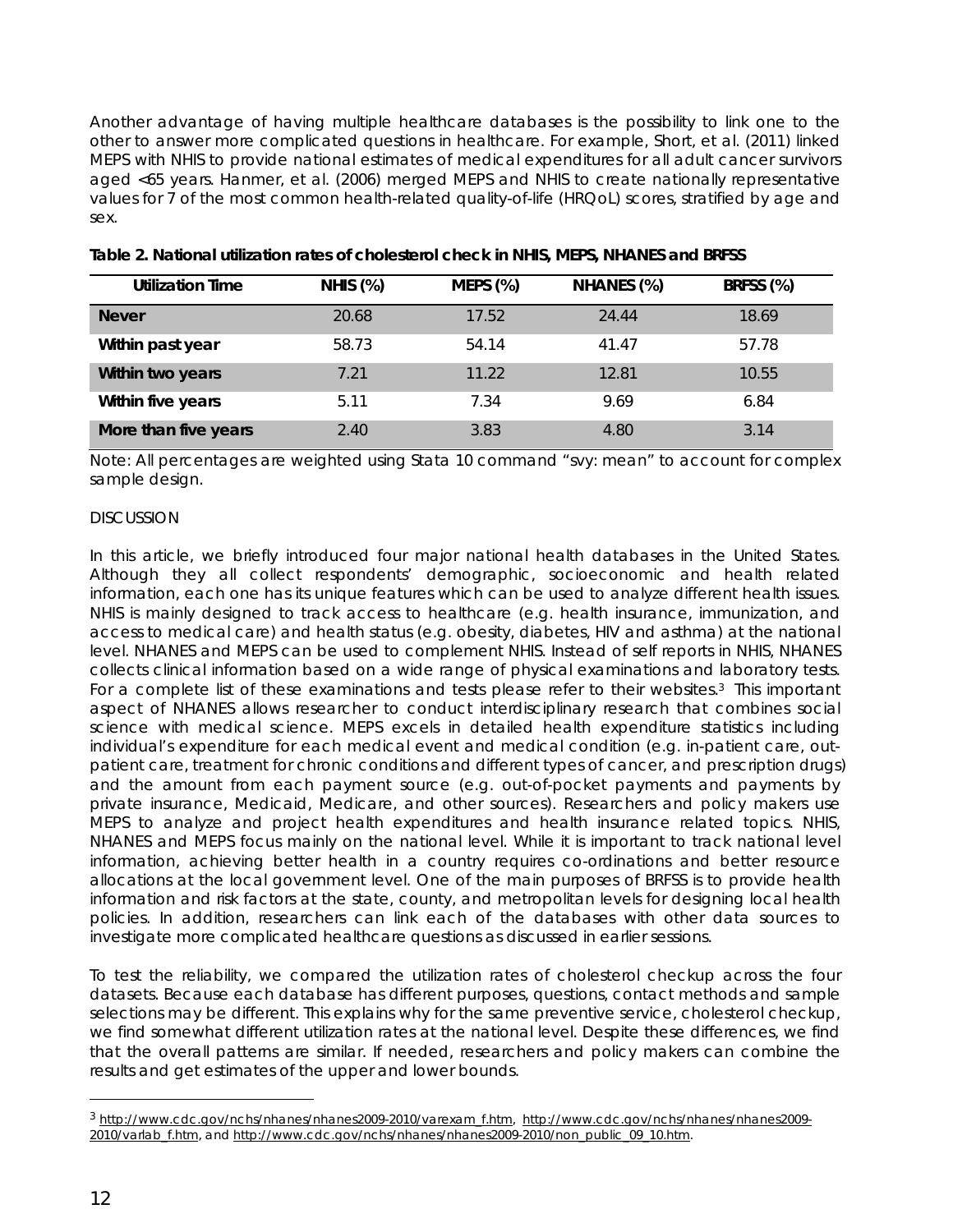U.S. has a long history in tracking national health statistics. Reliable sampling techniques have been developed, implemented and tested over decades. In comparison, China's health and healthcare data collection is at its nascent stage. To the best of the authors' knowledge, the following two databases are frequently used for studying China's health and healthcare: the China Health and Nutrition Survey (CHNS) and the China Public Health Statistical Yearbook. CHNS is an international collaborative project between the Carolina Population Center at the University of North Carolina and the National Institute of Nutrition and Food Safety at the Chinese Center for Disease Control and Prevention. The survey, first conducted in 1989, covers nine provinces and is composed of four parts including the household survey, individual survey, nutrition and physical examination, and community survey. The publicly available data can be downloaded online.4 The CHNS website and Liu (2008) provide a detailed discussion on the survey design, methods and variables. CHNS has been widely used by researchers from China, U.S. and other countries to study the impact of various socioeconomic factors (e.g. family planning policies, local and national public health programs, infrastructures and income distribution) on nutrition, health behavior, and health outcomes. At a first glance, CHNS shares many features of NHIS, NHANES, MEPS and BRFSS. It collects overall health status, dietary and physical examination, income and health insurance information, and behavior and risk factors. However, the content of CHNS survey is rather limited in comparison to the four U.S. national health databases. CHNS only collects data from nine provinces mainly located in the eastern part of China. Heavily populated provinces including Jilin, Hebei, Shanxi, Shaanxi, Sichuan, Zhejiang, Anhui, Fujian and Guangdong are not in the survey, which limits the use of the data for designing local and national health policies.

China Public Health Statistical Yearbook is compiled by China's Ministry of Health.5 It covers the whole nation including the 31 provinces, autonomous regions and municipalities. The yearbook contains rich information on health institutions and facilities, healthcare personnel, public health expenditure and programs, and health status by different age, gender and location groups. However, these data are mainly at the aggregate level and not accessible to the public. In addition to the two main databases, regional surveys have been conducted in an ad hoc fashion to address local healthcare problems such as the data on methadone maintenance treatment (MMT) patients in Kunming and Shanghai (Hser et al., 2011), a health survey conducted in seven of Mainland China's largest cities in 2002 (Sun et al., 2011), and a health survey of 15 counties in 2003 (Wagstaff et al., 2009). Because of its ad hoc and regional nature, it is difficult to track health and healthcare trends at the national level and at local levels consistently.

It is our belief that China can benefit from the history and experience of the United States and other developed countries in establishing its own national healthcare databases. Lessons and practices from other countries can help China establish its own health surveillance system that fits better the need and challenges of its 1.3 billion citizens.

## REFERENCES:

 $\overline{a}$ 

- Carlson, S. A., Densmore, D., Fulton J.E., Yore M.M., and H.W. Kohl, 3rd (2009). "Differences in Physical Activity Prevalence and Trends from 3 U.S. Surveillance Systems: NHIS, NHANES, and BRFSS." Journal of Physical Activity and Health 6 (Supplement) 1: S18–27.
- Coughlin, S.S., Leadbetter, S., Richards, T., and S.A. Sabatino (2008). "Contextual analysis of breast and cervical cancer screening and factors associated with health care access among United States women." Social Science & Medicine 66: 260–275.
- Cutler, D (2010). "How Health Care Reform Must Bend the Cost Curve." Health Affairs 29(6): 1131–35.

<sup>4</sup> http://www.cpc.unc.edu/projects/china/data/datasets

<sup>5</sup> http://tongji.oversea.cnki.net/oversea/engnavi/HomePage.aspx?id=N2010042070&name=YSIFE&floor=1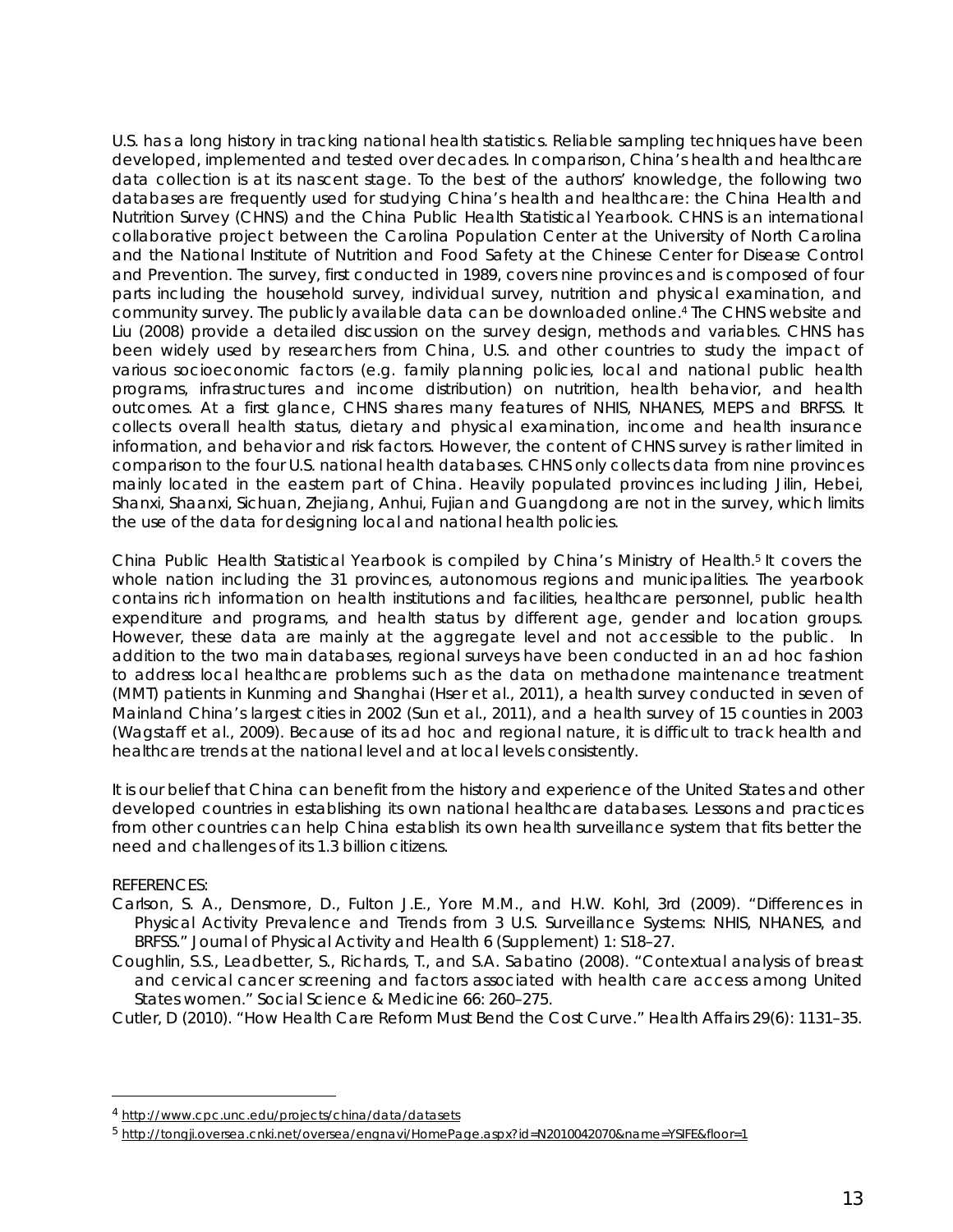- Dall, T.M., Fulgoni, V.L. 3rd., Zhang, Y., Reimers, K.L., Packard, P.T., and J. D. Astwood (2009). "Potential Health Benefits and Medical Cost Savings from Calorie, Sodium, and Saturated Fat Reductions in the American Diet." American Journal of Health Promotion 23(6): 412–422.
- Dave, D.M. and I.R. Kelly IR (2011). "How does the business cycle affect eating habits?" Social Science & Medicine (Epub ahead of print).
- Druss, B.G., Zhao, L., Von Esenwein, S., Morrato, E.H., and S.C. Marcus (2011). "Understanding Excess Mortality in Persons With Mental Illness: 17-Year Follow Up of a Nationally Representative US Survey." Medical Care 49(6): 599–604.
- Fahimi, M., Link, M., Mokdad, A., Schwartz, D.A., and P. Levy (2008). "Tracking Chronic Disease and Risk Behavior Prevalence as Survey Participation Declines: Statistics from the Behavioral Risk Factor Surveillance System and Other National Surveys." Preventing Chronic Disease 5(3): A80.
- Gaskin, D.J., Dinwiddie, G.Y., Chan, K.S., and R. McCleary (2011). "Residential Segregation and Disparities in Health Care Services Utilization." Medical Care Research and Review (Epub ahead of print).
- Hanmer, J., Lawrence, W.F., Anderson, J.P., Kaplan, R.M., and G.F. Dennis (2006). "Report of Nationally Representative Values for the Noninstitutionalized US Adult Population for 7 Health-Related Quality-of-Life Scores." *Medical Decision Making* 26(4): 391–400.
- Hser, Y., Du, J., Li, J., Zhao, M., Chang, Y.J., and C.Y. Peng (2011). "Hepatitis C among methadone maintenance treatment patients in Shanghai and Kunming, China." Journal of Public Health (Epub ahead of print).
- Johnson P.O., Lynn, A.B., Call, K.T., and D. Michael (2010). "American Indian/Alaska Native Uninsurance Disparities: A Comparison of 3 Surveys." American Journal of Public Health 100(10): 1972–79.
- Liu, H (2008). "The China health and nutrition survey: an important database for poverty and inequality research." Journal of Economic Inequality 6: 373–376.
- Macek, M. D., Manski, R.J., Vargas, C.M., and J.F. Moeller (2002). "Comparing Oral Health Care Utilization Estimates in the United States across Three Nationally Representative Surveys." Health Services Research 37(2): 499–521.
- Mojtabai, R (2011). "National Trends in Mental Health Disability, 1997–2009." American Journal of Public Health 101(11): 2156–2163.
- Norris, S.L., Kansagara, D., Bougatsos, C., and P. Nygren (2008). "Screening for Type 2 Diabetes: Update of 2003 Systematic Evidence Review for the U.S. Preventive Services Task Force." Evidence Synthesis No. 61. AHRQ Publication No. 08-05116-EF-1. Rockville, Maryland: Agency for Healthcare Research and Quality.
- Ormond, B.A., Spillman, B.C., Waidmann, T.A., Caswell, K.J., and B. Tereshchenko (2011). "Potential National and State Medical Care Savings from Primary Disease Prevention." American Journal of Public Health 101(1): 157–64.
- Pleis, J.R., Lucas, J.W., and B.W. Ward (2008). "Summary health statistics for U.S. adults: National Health Interview Survey, 2008." Vital Health Statics 10(242): 1-157.
- Short, P.F., John R.M., and P. Rajeshwari (2011). "Medical Expenditures of Adult Cancer Survivors Aged <65 Years in the United States." Cancer 117(12): 2791-800.
- Stommel, M., and C. Schoenborn (2009). "Accuracy and usefulness of BMI measures based on selfreported weight and height: findings from the NHANES & NHIS 2001-2006." BMC Public Health 9(1): 421–431.
- Sun, P., Unger, J.B., Palmer, P., Ma, H., Xie, B., Sussman, S., and C.A. Johnson (2011). "Relative income inequality and selected health outcomes in urban Chinese youth." Social Science & Medicine (Epub ahead of print).
- United States (2003). "How Many People Lack Health Insurance and For How Long?" Washington, D.C.: Congress of the United States, Congressional Budget Office. http://www.cbo.gov/ftpdocs/42xx/doc4210/05-12-Uninsured.pdf accessed on December 10, 2011.
- United States (2007). "CBO's health insurance simulation model: A technical description." Washington, D.C.: Congress of the U.S., Congressional Budget Office.